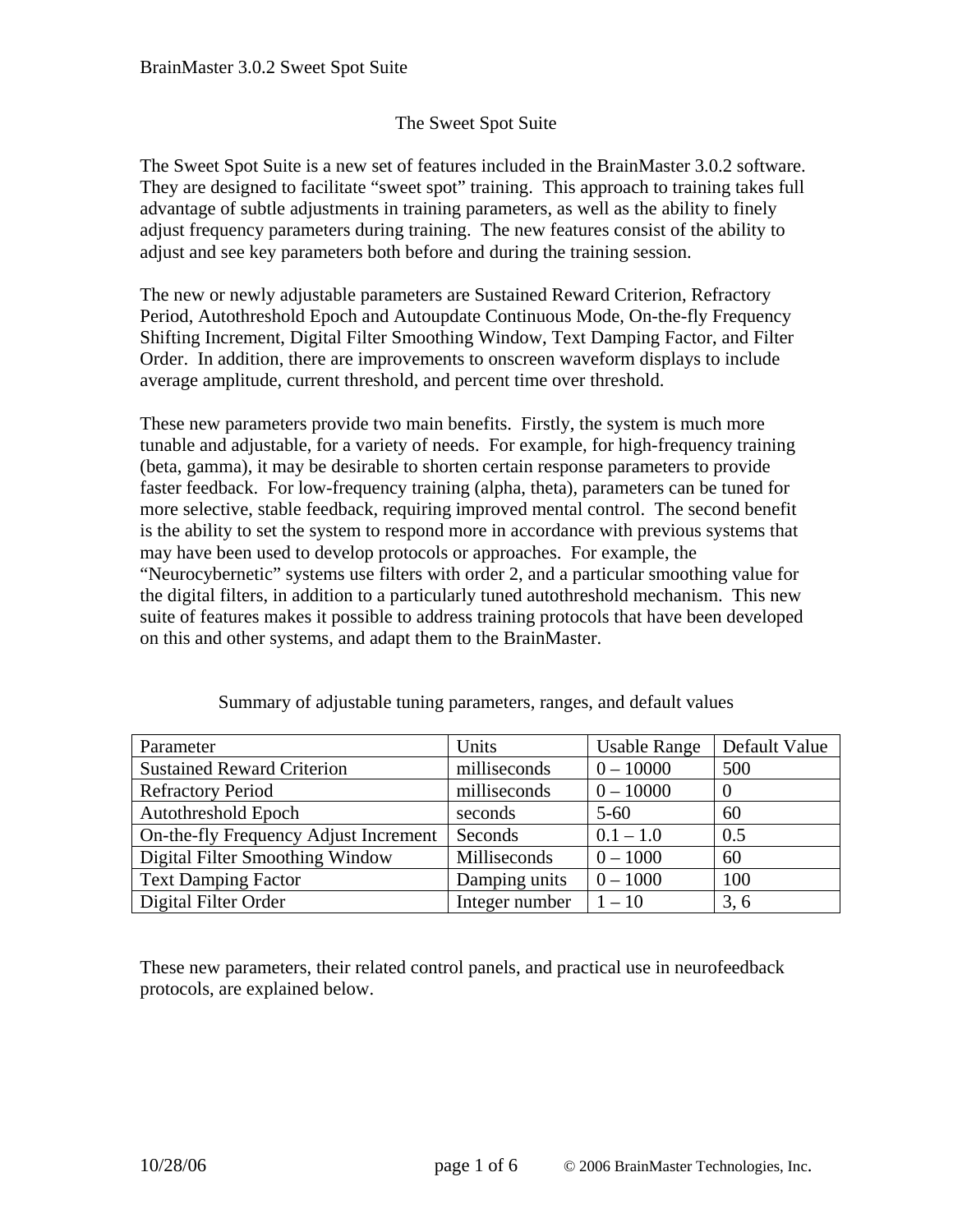Sustained Reward Criterion – the length of time that the system requires the training conditions to be met before a discrete reward (point and/or sound) is issued. This parameter is used to avoid "spurious" feedback. It ensures that the trainee is sustaining the conditions for a defined time. If it is long, the task becomes more difficult, and will require more skill and sustained ability on the part of the trainee. This parameter also sets a limit on the number of points that can maximally be achieved per unit time. For example, if set to 500 milliseconds, then a maximum of 2 points per second, or 120 points per minute, are possible. If faster response is desired, it could be set lower, typically between 100 and 500 milliseconds. For a more discriminating response, it can be set higher, up to 1 or even 2 seconds.

Refractory Period – the length of time that the system will wait, after a reward is issued, before allowing another reward to be provided. This parameter is used to optimize the operant conditioning, by providing a "consolidation" period after each learning event. It interacts with the Sustained Reward Criterion to limit the maximum number of rewards. For example, if the SRC is set at 500 milliseconds, and the refractory period is also 500 milliseconds, a maximum of 1 point per second or 60 points per minute would be possible.

| <b>Control Protocol and Threshold Values - BrainMaster 3.0.2</b>                                                                                                                                            |                                     |  |  |  |
|-------------------------------------------------------------------------------------------------------------------------------------------------------------------------------------------------------------|-------------------------------------|--|--|--|
| Note: All thresholds are in microvolts                                                                                                                                                                      |                                     |  |  |  |
| <b>Delta</b>                                                                                                                                                                                                | <b>Beta</b>                         |  |  |  |
| 5.7<br>Stop ® Ignore<br>$\Box$ Go                                                                                                                                                                           | 0.0<br>© Go c Stop ® Ignore         |  |  |  |
| <b>Theta</b>                                                                                                                                                                                                | <b>Hiheta</b>                       |  |  |  |
| 4.0<br>© Go © Stop ® Ignore                                                                                                                                                                                 | 9.4<br>○ Go ○ Stop © Ignore         |  |  |  |
| Alpha                                                                                                                                                                                                       | Gamma                               |  |  |  |
| lo.o<br>© Go © Stop ® Ignore                                                                                                                                                                                | lo.o<br>© Go © Stop ® Ignore        |  |  |  |
| Lobeta                                                                                                                                                                                                      | User                                |  |  |  |
| 0.0<br>© Go © Stop ® Ignore                                                                                                                                                                                 | 10.1<br><b>G</b> Go G Stop © Ignore |  |  |  |
| <b>Select Channel to Adjust</b><br>Use this control panel to define the<br>C <sub>4</sub><br>C <sub>3</sub><br>training protocol and starting<br>C2<br>G <sub>1</sub><br>threshold values for each channel. |                                     |  |  |  |
| <b>Sustained Reward Criterion</b><br><b>Training Conditions must be met for:</b><br>500<br>milliseconds<br>to achieve a reward point and sound<br>$[use value = 0 - 10000, default = 500]$                  |                                     |  |  |  |
| <b>Refractory Period</b><br>After a reward, system will wait for:<br>milliseconds<br>'n<br>before another reward is possible<br>(use value = $0 - 10000$ , default=0)                                       |                                     |  |  |  |
| Use the button at left to view and<br>0K<br><b>Autothreshold Options</b><br>change Autothresholding Options                                                                                                 |                                     |  |  |  |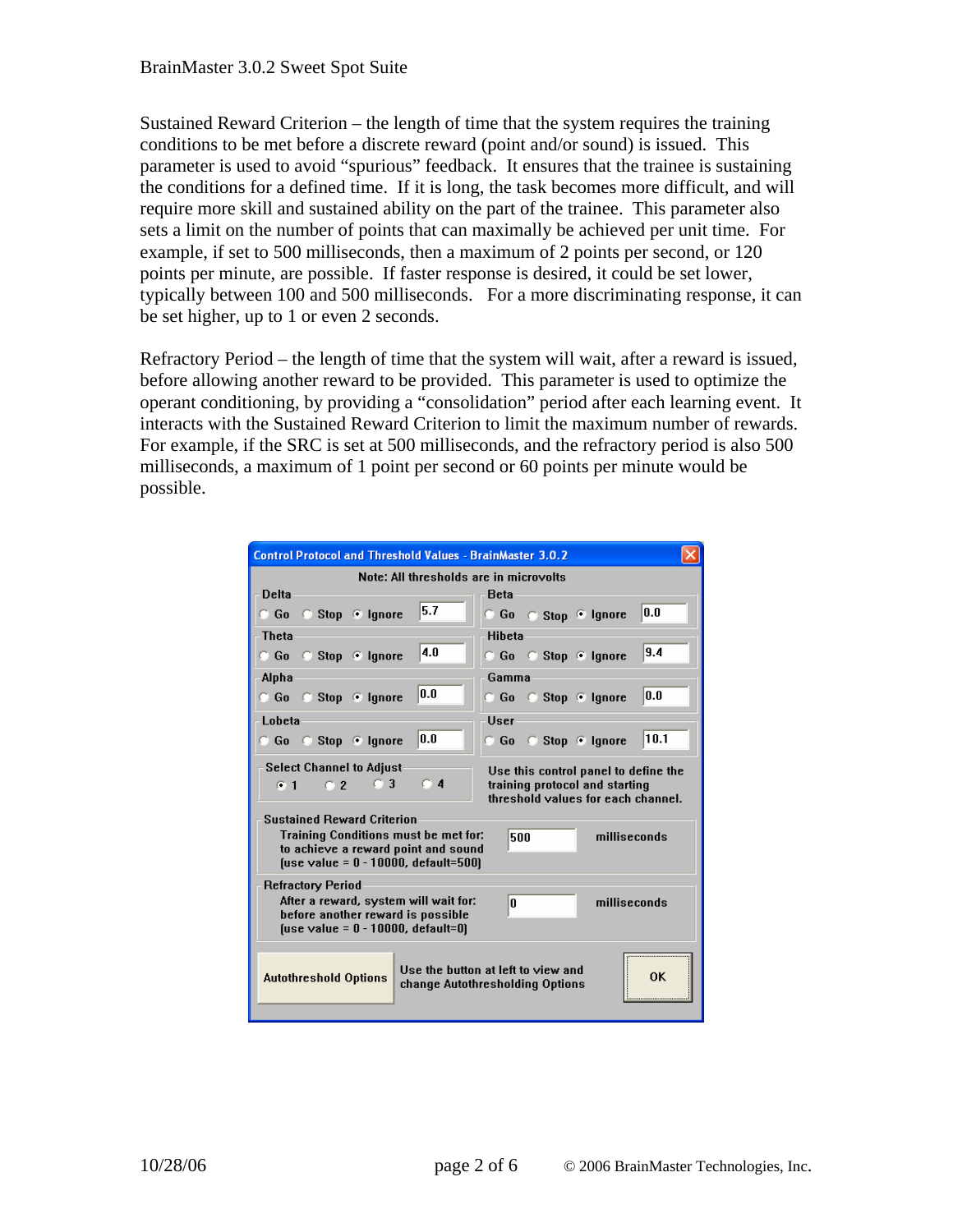Autothreshold Epoch – how much time the system takes into consideration when computing automatic thresholds. This parameter will affect how much time is used to compute new thresholds for use when thresholds are updated automatically. If this is set for a short time, e.g. 5 seconds, then the autothreshold will vary more, and will shift based on very recent data. If it is set for a longer time, it will be more stable, but may also be "bogged down" by looking at older data. If the EEG conditions change suddenly, the autothreshold will take longer to adapt. This is also the epoch used to compute the "percent time over threshold" that is displayed in various displays, and is also accessible as a training variable via. the Event Wizard.

Autoupdate Continuous mode. In addition to "once" and "repeat (each run), a new "continuous" mode is now provided for continual changes in autothresholds for targeting emergent variability. If the thresholds are allowed to change continually, valid feedback continues to be provided, but the total rate of reward tends to be more constant when using rapidly changing thresholds.

| <b>Autothresholding Parameters - BrainMaster 3.0.2</b>                                          |                                                          |                             |    |  |  |
|-------------------------------------------------------------------------------------------------|----------------------------------------------------------|-----------------------------|----|--|--|
| Autoset "Go's" for:                                                                             | 20                                                       | percent time over threshold |    |  |  |
| Autoset "Stops" for:                                                                            | 20                                                       | percent time over threshold |    |  |  |
| Autoset HiBeta (stop) for:                                                                      | 5                                                        | percent time over threshold |    |  |  |
| Autothresholding is:                                                                            |                                                          |                             |    |  |  |
| $\Box$ ON                                                                                       |                                                          | $F$ OFF                     |    |  |  |
| <b>Threshold Updating:</b>                                                                      |                                                          |                             |    |  |  |
|                                                                                                 | C Manual (Press "y" on keyboard to update)               |                             |    |  |  |
|                                                                                                 | Autoupdate once, after pre-baseline                      |                             |    |  |  |
|                                                                                                 | • Autoupdate repeat: after pre-baseline + after each run |                             |    |  |  |
| Autoupdate continuous: every second<br>Note: "y" key can be used to manually update at any time |                                                          |                             |    |  |  |
|                                                                                                 |                                                          |                             |    |  |  |
| <b>Autothreshold Epoch</b><br>60<br>Autothresholding uses epoch length of<br>seconds            |                                                          |                             |    |  |  |
| to compute autothreshold values                                                                 |                                                          |                             |    |  |  |
| [use value = $5$ to $60$ , default = $60$ ]                                                     |                                                          |                             |    |  |  |
| Cancel                                                                                          |                                                          |                             | nκ |  |  |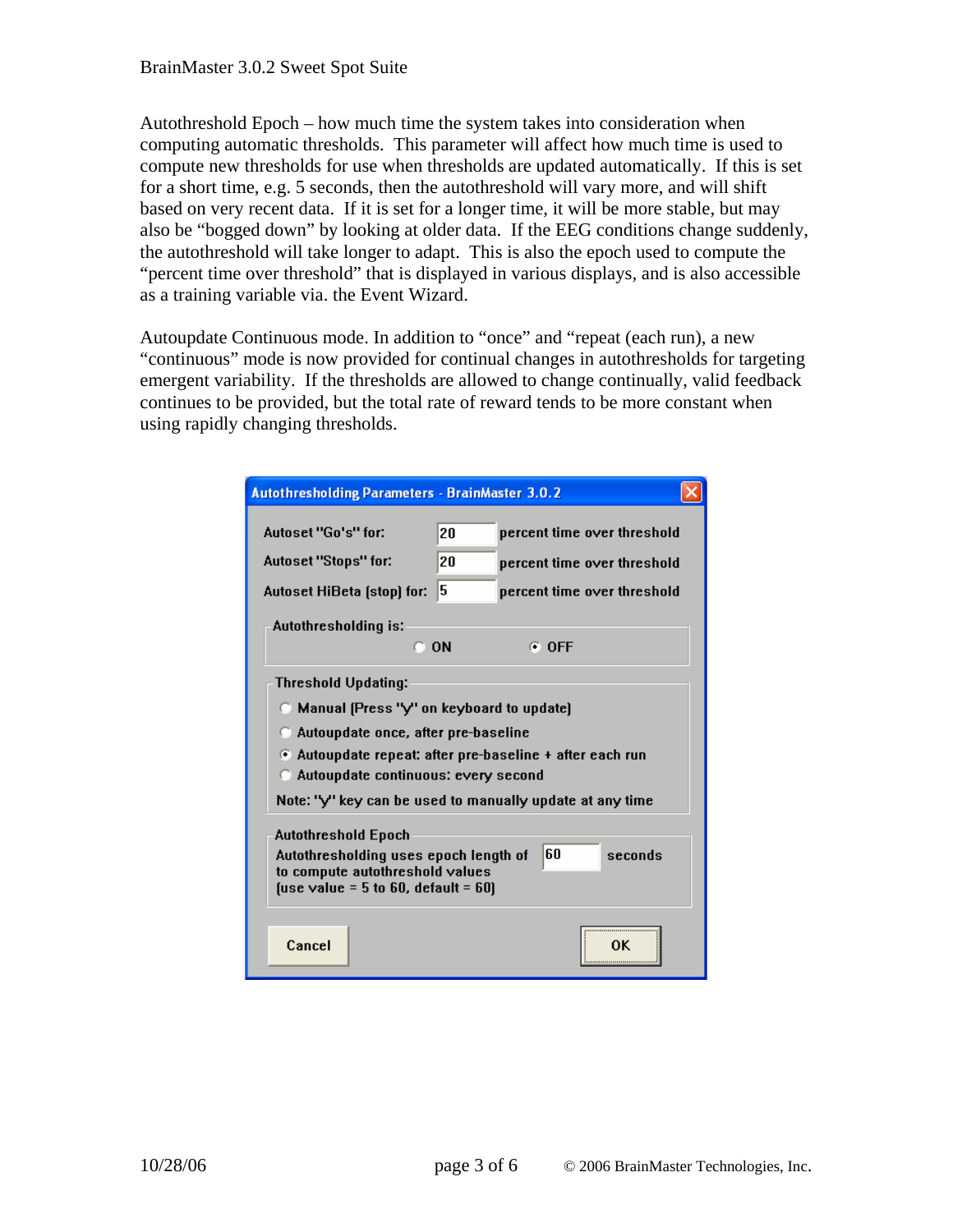On-the-fly Frequency Adjust Increment – the amount of shift in the frequency bands when changing frequency bands on the fly. This controls the amount of shift that occurs when the operator uses the <Shift> key to access frequency adjust mode, and then usese the keyboard keys "d, t, a, l, b, h, g, u" to adjust the frequency band up (lower case) or down (upper case). For those who want very fine control, for example, this can be set to 0.1 or 0.2 Hz.

Digital Filter Smoothing Window – the interval of time that the system smooths (averages) the filter envelope when computing the amplitude. This will slow down the response of the thermometers, bargraphs, and similar displays. It will slow all displays and sounds that are controlled by the digital filters. For a more smooth display, this can be set for up to a 1 second (1000 millisecond) smoothing interval.

Text Damping Factor – the damping factor used when computing slow changes in amplitudes for purpose of text display. This provides "exponential" damping, and regulates the rate of change of text displays in the Text Stats panel, or in the "Numbers" display window. The damping factor defines the maximum rate of change, and is set so that a value of 100 takes about 10 seconds to fully adapt to a change.

|                                                                                                                                     | <b>Frequency Bands and Damping Factors BrainMaster 3.0.2</b>                                                                                               |      |                          |  |                                                                |      |       |  |
|-------------------------------------------------------------------------------------------------------------------------------------|------------------------------------------------------------------------------------------------------------------------------------------------------------|------|--------------------------|--|----------------------------------------------------------------|------|-------|--|
|                                                                                                                                     | Use Hz with 0.1 resolution, 0.0 minimum e.g. 0.0, 0.1, 0.2,, 63.8, 63.9, 64.0<br>All bands should be 1.0 Hz wide minimum for reasonable transient response |      |                          |  |                                                                |      |       |  |
|                                                                                                                                     |                                                                                                                                                            | Low: | High:                    |  |                                                                | Low: | High: |  |
|                                                                                                                                     | <b>Delta</b>                                                                                                                                               | 0.5  | 4.0                      |  | <b>Beta</b>                                                    | 16.0 | 20.0  |  |
|                                                                                                                                     |                                                                                                                                                            |      |                          |  |                                                                |      |       |  |
|                                                                                                                                     | Theta                                                                                                                                                      | 4.0  | 8.0                      |  | Hibeta                                                         | 20.0 | 24.0  |  |
|                                                                                                                                     |                                                                                                                                                            |      | 12.0                     |  |                                                                |      | 32.0  |  |
|                                                                                                                                     | Alpha                                                                                                                                                      | 8.0  |                          |  | Gamma                                                          | 28.0 |       |  |
|                                                                                                                                     | Lobeta                                                                                                                                                     | 12.0 | 16.0                     |  | User                                                           | 20.0 | 32.0  |  |
|                                                                                                                                     |                                                                                                                                                            |      |                          |  |                                                                |      |       |  |
|                                                                                                                                     | On-the-fly Frequency Adjust Increment<br>Increment (Hz) used for on-the-fly frequency band                                                                 |      |                          |  |                                                                |      |       |  |
| 0.50<br>changes. Use values $0.10 - 1.00$ (default = $0.50$ )                                                                       |                                                                                                                                                            |      |                          |  |                                                                |      |       |  |
|                                                                                                                                     | Digital Filter Amplitude Smoothing and Damping Factors                                                                                                     |      |                          |  |                                                                |      |       |  |
|                                                                                                                                     |                                                                                                                                                            |      |                          |  | Global Smoothing Window (used to slow ampitude changes for all |      |       |  |
|                                                                                                                                     | lan<br>displays and training using digital filters). Specify # of milliseconds to<br>smooth over. Use values $0-1000$ (0=no smoothing, default = 60)       |      |                          |  |                                                                |      |       |  |
|                                                                                                                                     |                                                                                                                                                            |      |                          |  |                                                                |      |       |  |
| Text Damping Factor (used to further slow value changes for text<br>100<br>displays). Use values 0-1000 (0=no damping, default=100) |                                                                                                                                                            |      |                          |  |                                                                |      |       |  |
|                                                                                                                                     |                                                                                                                                                            |      |                          |  |                                                                |      |       |  |
|                                                                                                                                     | Cancel                                                                                                                                                     |      | <b>Standard Settings</b> |  |                                                                |      | OΚ    |  |
|                                                                                                                                     |                                                                                                                                                            |      |                          |  |                                                                |      |       |  |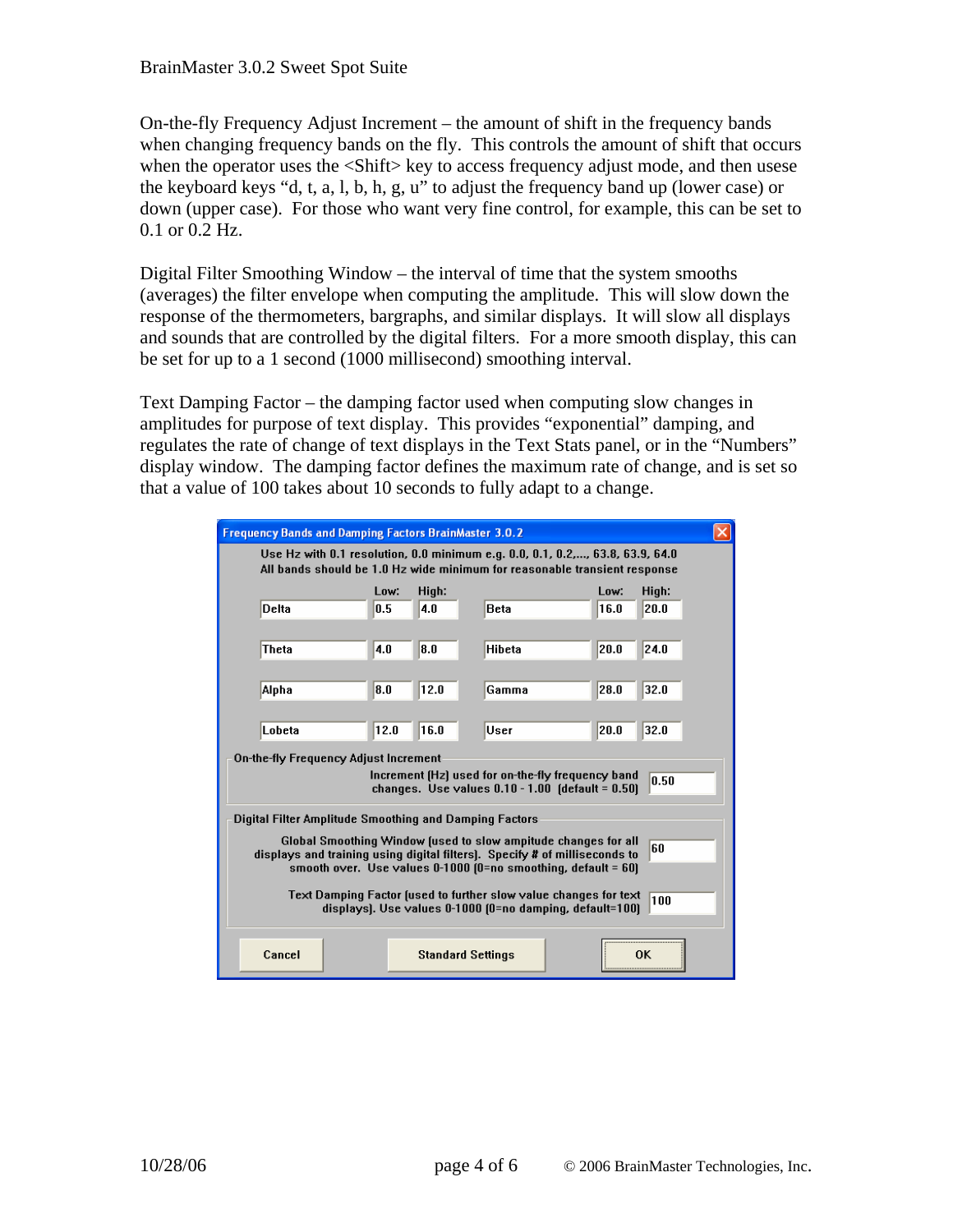Digital Filter Order – the order (complexity, steepness of cutoff) of the digital filters can now take values of 1, 2, 3, 4 , 5, 6, 7, 8, 9, or 10. Low orders provide shallow cutoff bands, which provides faster response but less accuracy. High order filters provide sharper cutoff, but slower response to changes in wave transients.

| Data Channels - BrainMaster 3.0.2                                                            |                                                                                                                                |  |  |  |  |
|----------------------------------------------------------------------------------------------|--------------------------------------------------------------------------------------------------------------------------------|--|--|--|--|
| <b>EEG Channels</b><br>$\bigcirc$ One<br>$C$ AUX<br>$\bullet$ Two<br><b>ONLY</b><br>$C$ Four | Software Digital Filter Order<br>0102030405<br>G 6 G 7 G 8 G 9 G 10<br>Inwer order is faster<br>higher order is more selective |  |  |  |  |
| <b>Atlantis Hardware Control</b>                                                             |                                                                                                                                |  |  |  |  |
| Sum-Channel Mode:                                                                            | <b>Amplitude Scale</b>                                                                                                         |  |  |  |  |
| $\subset$ ON<br>$\odot$ OFF                                                                  | $\bullet$ Peak-to-Peak<br>$C$ RMS                                                                                              |  |  |  |  |
| Save EEG to Disk:                                                                            | <b>Artifact Threshold:</b>                                                                                                     |  |  |  |  |
| C ON<br><b>COFF</b>                                                                          | 240<br>microvolts                                                                                                              |  |  |  |  |
| <b>Software Notch Filters</b>                                                                |                                                                                                                                |  |  |  |  |
| $\nabla$ 60 Hz Notch Filter<br>$\nabla$ 50 Hz Notch Filter                                   |                                                                                                                                |  |  |  |  |
| <b>EEG Data Sampling Rate</b>                                                                |                                                                                                                                |  |  |  |  |
| $\degree$ 120 sps<br>$\epsilon$ 256 sps                                                      |                                                                                                                                |  |  |  |  |
| <b>COM Port Select</b>                                                                       |                                                                                                                                |  |  |  |  |
| 3<br>Enter COM Port Number (1, 2, 3, , 32)                                                   |                                                                                                                                |  |  |  |  |
| Search this PC for Available COM Ports                                                       |                                                                                                                                |  |  |  |  |
| Cancel                                                                                       | <br><b>Electrodes &amp; Trainee Info.</b><br>ΩK                                                                                |  |  |  |  |

The following table provides an estimate of the response of the filters used in typical EEG situations. This should help in choosing filter order for particular needs. In general, children, beginners, or high-frequency training should use lower filter orders to achieve faster response, while advanced, adult, or meditation students may want to use higher order filters to receive more selective feedback.

| Filter Order   | Approximate % of EEG     | Approximate # of input       |
|----------------|--------------------------|------------------------------|
|                | energy "leaking" in from | cycles required to fully     |
|                | adjacent band(s)         | respond to a change in input |
|                | $30 - 40$                | 1.5                          |
| $\overline{2}$ | $20 - 30$                | 1.8                          |
| 3              | $15 - 20$                | 2.0                          |
|                | $10 - 12$                | 2.3                          |
| 5              | $5 - 8$                  | 2.7                          |
| 6              | $4 - 5$                  | 3.0                          |
|                | $3 - 4$                  | 3.3                          |
| 8              | $2 - 3$                  | 3.7                          |
| 9              | $1 - 2$                  | 4.0                          |
|                |                          | 4.5                          |